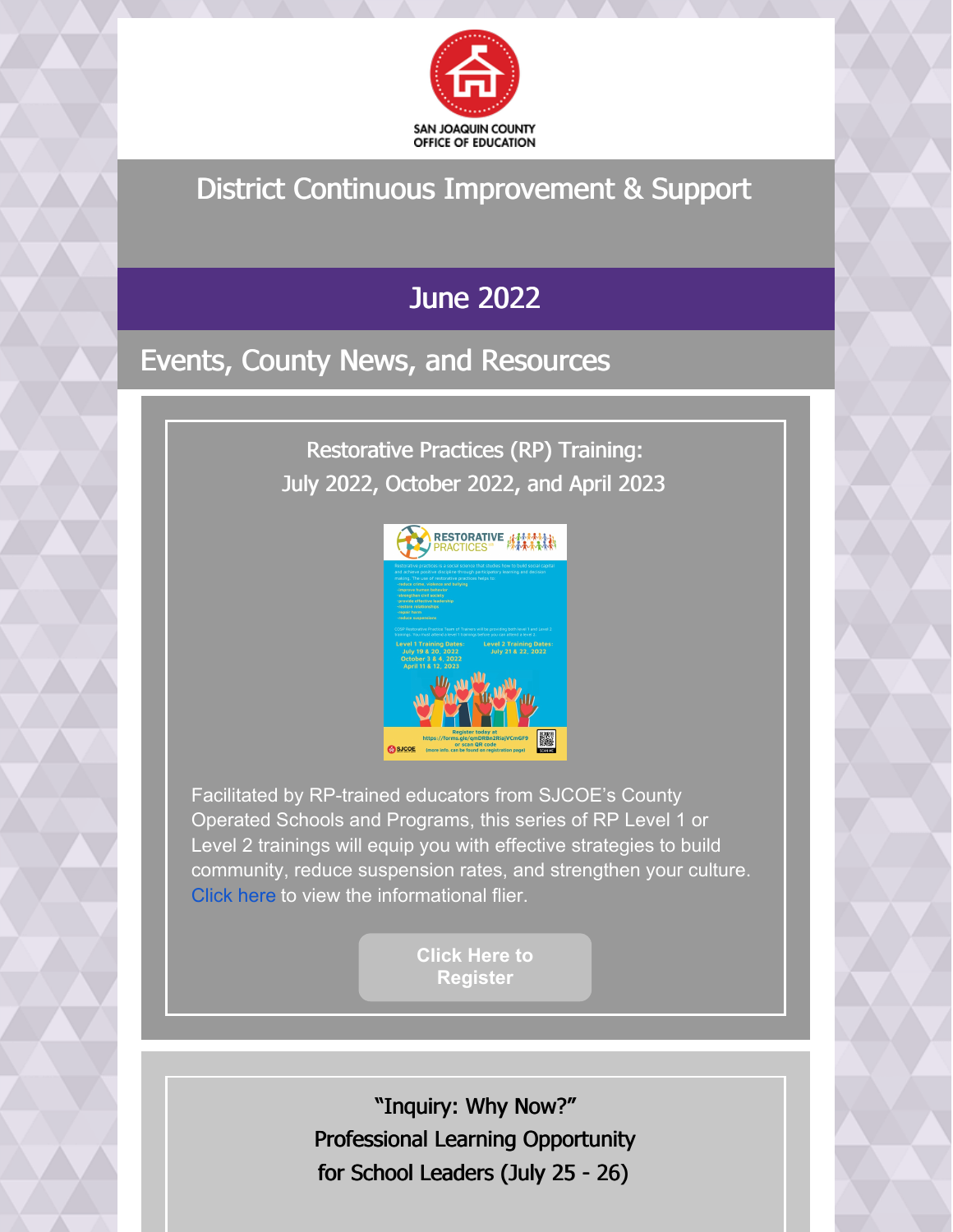

#### July 25 - 26, 2022 8:00 - 5:00 Location: UC Davis Conference Center

Hosted by the Sacramento County Office of Education CA School Leadership Academy (SCOE 21CSLA) and facilitated by the CA Subject Matter Project, ["Inquiry:](https://nam02.safelinks.protection.outlook.com/?url=https%3A%2F%2Fr20.rs6.net%2Ftn.jsp%3Ff%3D001UgJbwUk-oIxhEgec7axv_nMb34hRKATQNpTEuP9llpb4ZkcwyAHs1QNUI5l9YhmU4XRh_kxpEtYjmOYeSojqiVE8lOFSU8ez-X2rQ0du86KVi_fRDjRHWbz-uZK7b5yoYmyYeLOe_sAs8dF0WIbVd4IwLnQ4TrlK_hH85zOHtanR0EMFM_huo3ebMinK0CWm9vg3w4Nur9uphxJJJoSf4Q2zXJrkwxWnwv-Gfsjjq70%3D%26c%3DE6fhsu9gk-0XSJCixjGIHW1aOHC3s-0PlS8B4vXQii44eS2PjsBSTg%3D%3D%26ch%3Dv60lugi6XIIPz58p0cZ9Q7QF8KEtiPmMpy2Hcp7OSgsFIQT6wreNnQ%3D%3D&data=05%7C01%7Csglusing%40sjcoe.net%7C6e58029f63524bfaf67808da496d8f3a%7Cc4e0a5ab1f544f68831f1c8ff06e46e9%7C0%7C0%7C637903032152339859%7CUnknown%7CTWFpbGZsb3d8eyJWIjoiMC4wLjAwMDAiLCJQIjoiV2luMzIiLCJBTiI6Ik1haWwiLCJXVCI6Mn0%3D%7C3000%7C%7C%7C&sdata=I%2BmJuEzvOf02Bcvu2eBdKLdttwzxx7UfOUzJ17SzOHE%3D&reserved=0) Why Now?" is a two-day, no cost professional learning opportunity held at UC Davis to support school leaders as they leverage inquiry-based learning to improve access, opportunity, and inclusion for student populations who have historically been marginalized and underserved. Equityfocused leaders and/or their teams are encouraged to apply.

Questions? Please contact SCOE 21CSLA: **scoe21csla@scoe.net**

### Universal Design for Learning (UDL) Implementation **Support**



Oct. 11, Jan. 24, and May 9 3:00 - 4:00

Connect in with theCalifornia UDL [Coalition's](https://ocde.us/MTSS/Pages/CA-UDL-Coalition.aspx) UDL Network to access resources, hear from UDL experts, and receive UDL implementation guidance. Mark your calendars for next year's UDL Network virtual meetings.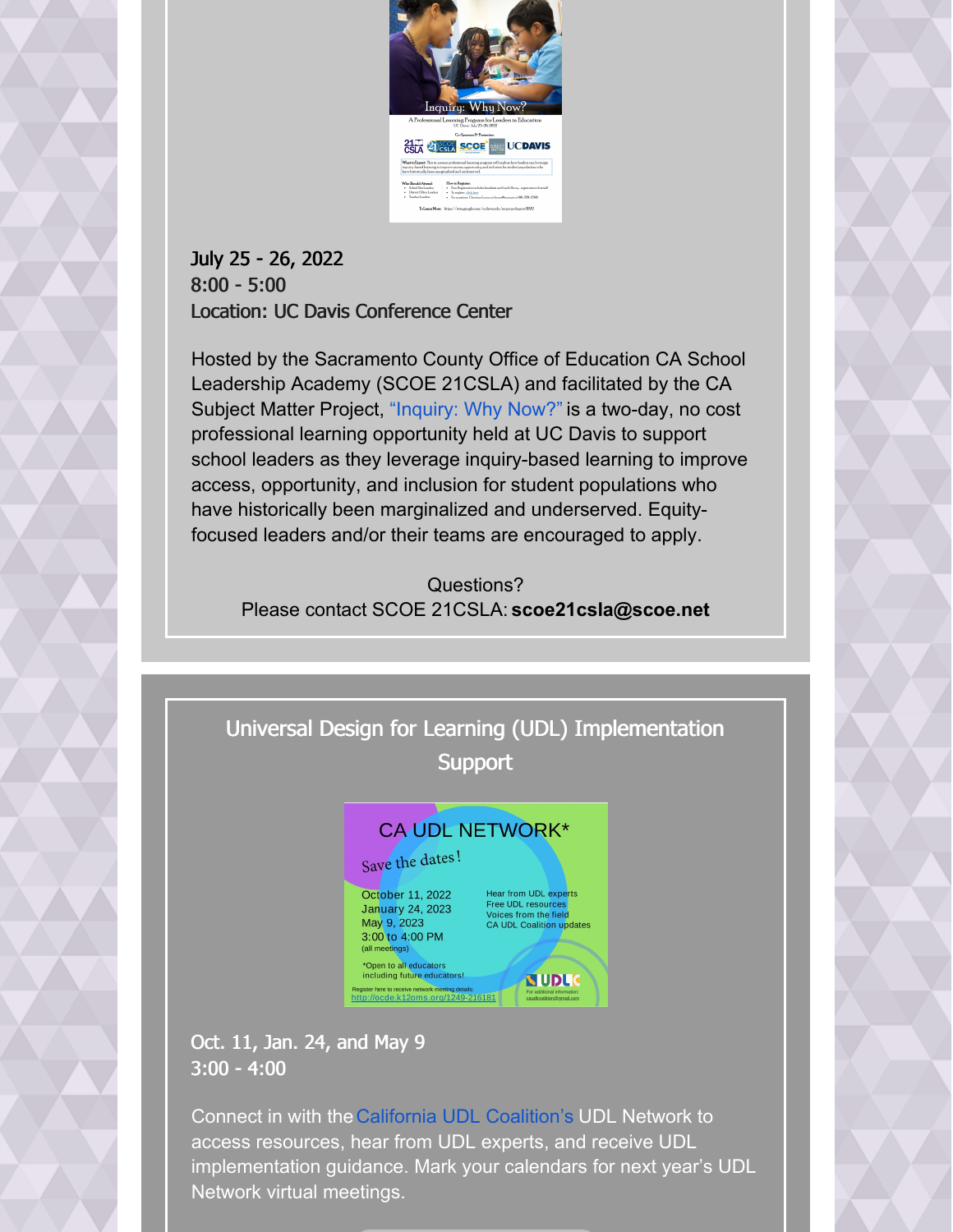**Click Here to [Register!](https://ocde.us/MTSS/Documents/CA UDL Flyer-save the date 22-23.pdf)**

#### MTSS and the Master Schedule



An MTSS-driven master schedule is an essential element in ensuring supports are available for all students. This free online module by CA MTSS is designed to assist [elementary,](https://nam02.safelinks.protection.outlook.com/?url=https%3A%2F%2Fccee-ca.us11.list-manage.com%2Ftrack%2Fclick%3Fu%3D015e72597d0e2d55ddfd9fc22%26id%3D1bdb3dc0d5%26e%3D2460433da9&data=05%7C01%7Csglusing%40sjcoe.net%7C04319bfdfdff48df094808da4572a458%7Cc4e0a5ab1f544f68831f1c8ff06e46e9%7C0%7C0%7C637898656385832812%7CUnknown%7CTWFpbGZsb3d8eyJWIjoiMC4wLjAwMDAiLCJQIjoiV2luMzIiLCJBTiI6Ik1haWwiLCJXVCI6Mn0%3D%7C3000%7C%7C%7C&sdata=GAoWg5%2Fsjm%2BSk3JViW5rh1UL%2BBPHFsG%2BAC7RasZlES0%3D&reserved=0) middle, or high schools with developing a master schedule that is studentfocused and reflects identified priorities and maximizes school resources to meet all students' needs.

Guided by the goals of effective strategic scheduling, [theStrategic](https://www.erstrategies.org/cms/files/3618-20-school-design-scheduling-checklist-pdf.pdf) Scheduling Checklist is a resource for school leaders and their teams to use when planning, creating, and vetting master schedules that optimize the student experience, maximize instructional time, and support teachers.

#### English Learner Toolkit of Strategies



Th[e](https://nam02.safelinks.protection.outlook.com/?url=https%3A%2F%2Fccee-ca.us11.list-manage.com%2Ftrack%2Fclick%3Fu%3D015e72597d0e2d55ddfd9fc22%26id%3D3f1d81f4be%26e%3D2460433da9&data=05%7C01%7Csglusing%40sjcoe.net%7Ce5200a1734874ec39c7f08da3a7193a8%7Cc4e0a5ab1f544f68831f1c8ff06e46e9%7C0%7C0%7C637886557613893131%7CUnknown%7CTWFpbGZsb3d8eyJWIjoiMC4wLjAwMDAiLCJQIjoiV2luMzIiLCJBTiI6Ik1haWwiLCJXVCI6Mn0%3D%7C3000%7C%7C%7C&sdata=mX6NkapoBLkxnORcXbv5o3KQuu%2FY2gbP6Pg45ufK1bA%3D&reserved=0) English Learner Toolkit of [Strategies](https://nam02.safelinks.protection.outlook.com/?url=https%3A%2F%2Fccee-ca.us11.list-manage.com%2Ftrack%2Fclick%3Fu%3D015e72597d0e2d55ddfd9fc22%26id%3D3f1d81f4be%26e%3D2460433da9&data=05%7C01%7Csglusing%40sjcoe.net%7Ce5200a1734874ec39c7f08da3a7193a8%7Cc4e0a5ab1f544f68831f1c8ff06e46e9%7C0%7C0%7C637886557613893131%7CUnknown%7CTWFpbGZsb3d8eyJWIjoiMC4wLjAwMDAiLCJQIjoiV2luMzIiLCJBTiI6Ik1haWwiLCJXVCI6Mn0%3D%7C3000%7C%7C%7C&sdata=mX6NkapoBLkxnORcXbv5o3KQuu%2FY2gbP6Pg45ufK1bA%3D&reserved=0)outlines high-leverage strategies that address reading, writing, speaking, and listening to increase the English language proficiency of English Learners. Educators may find particularly helpful the checklist for identifying appropriate strategies for word/phrase, sentence/clause, or text level understanding during Integrated and Designated English Language Development (ELD). This resource was published by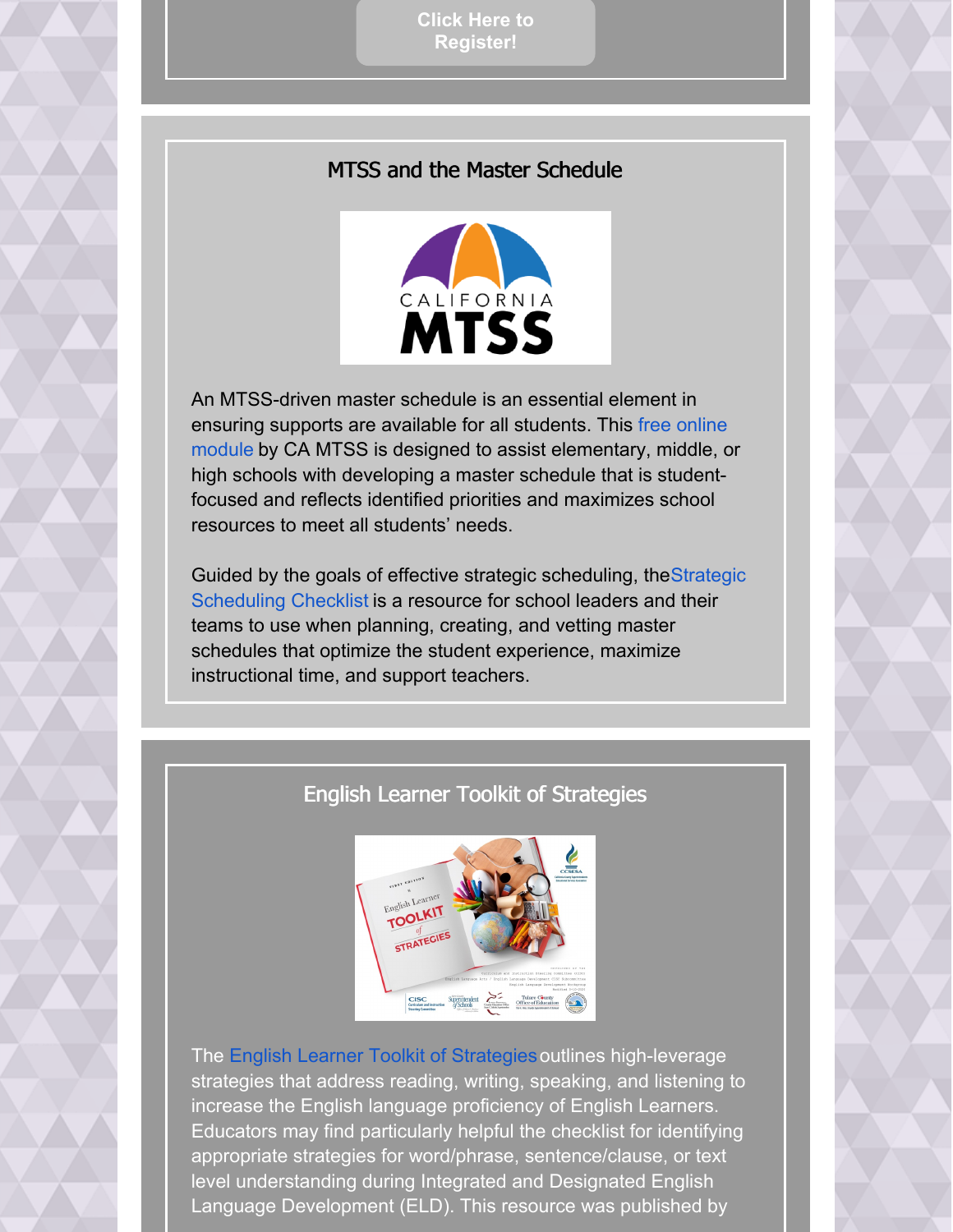the Curriculum and Instruction Steering Committee (CISC) of the California County Superintendents' Educational Services Association (CCSESA).

#### Strengthening Tutoring Programs



The following resources may be helpful to you and your team as you plan your tutoring programs for 2022 - 2023:

- Toolkit for Tutoring [Programs](https://nam02.safelinks.protection.outlook.com/?url=https%3A%2F%2Fccee-ca.us11.list-manage.com%2Ftrack%2Fclick%3Fu%3D015e72597d0e2d55ddfd9fc22%26id%3Db8a4bbb9f0%26e%3D2460433da9&data=05%7C01%7Csglusing%40sjcoe.net%7C1d676c9edb8a46ed643a08da4af21288%7Cc4e0a5ab1f544f68831f1c8ff06e46e9%7C0%7C0%7C637904701289578498%7CUnknown%7CTWFpbGZsb3d8eyJWIjoiMC4wLjAwMDAiLCJQIjoiV2luMzIiLCJBTiI6Ik1haWwiLCJXVCI6Mn0%3D%7C3000%7C%7C%7C&sdata=YLnkb9puWlJo5fDEMPUoVGJkikfjb2h7e%2BTQ8uOlez4%3D&reserved=0) from the National Student Support Accelerator at Brown University's Annenberg **Institute**
- EdResearch for Recovery "Accelerating Student Learning with [High-Dosage](https://nam02.safelinks.protection.outlook.com/?url=https%3A%2F%2Fccee-ca.us11.list-manage.com%2Ftrack%2Fclick%3Fu%3D015e72597d0e2d55ddfd9fc22%26id%3D6ce105bd53%26e%3D2460433da9&data=05%7C01%7Csglusing%40sjcoe.net%7C1d676c9edb8a46ed643a08da4af21288%7Cc4e0a5ab1f544f68831f1c8ff06e46e9%7C0%7C0%7C637904701289578498%7CUnknown%7CTWFpbGZsb3d8eyJWIjoiMC4wLjAwMDAiLCJQIjoiV2luMzIiLCJBTiI6Ik1haWwiLCJXVCI6Mn0%3D%7C3000%7C%7C%7C&sdata=Gw5Z8LOzOi356TxyVP57BXXmJQljpO4GK%2F2jBcOuU3I%3D&reserved=0) Tutoring["](https://nam02.safelinks.protection.outlook.com/?url=https%3A%2F%2Fccee-ca.us11.list-manage.com%2Ftrack%2Fclick%3Fu%3D015e72597d0e2d55ddfd9fc22%26id%3D6ce105bd53%26e%3D2460433da9&data=05%7C01%7Csglusing%40sjcoe.net%7C1d676c9edb8a46ed643a08da4af21288%7Cc4e0a5ab1f544f68831f1c8ff06e46e9%7C0%7C0%7C637904701289578498%7CUnknown%7CTWFpbGZsb3d8eyJWIjoiMC4wLjAwMDAiLCJQIjoiV2luMzIiLCJBTiI6Ik1haWwiLCJXVCI6Mn0%3D%7C3000%7C%7C%7C&sdata=Gw5Z8LOzOi356TxyVP57BXXmJQljpO4GK%2F2jBcOuU3I%3D&reserved=0) Report addresses tutoring considerations such as frequency, group size, focus, measurement, curriculum, scheduling, and more.
- Recorded Webinar: ["Evidence-Based](https://nam02.safelinks.protection.outlook.com/?url=https%3A%2F%2Fccee-ca.us11.list-manage.com%2Ftrack%2Fclick%3Fu%3D015e72597d0e2d55ddfd9fc22%26id%3D83676ced15%26e%3D2460433da9&data=05%7C01%7Csglusing%40sjcoe.net%7C1d676c9edb8a46ed643a08da4af21288%7Cc4e0a5ab1f544f68831f1c8ff06e46e9%7C0%7C0%7C637904701289578498%7CUnknown%7CTWFpbGZsb3d8eyJWIjoiMC4wLjAwMDAiLCJQIjoiV2luMzIiLCJBTiI6Ik1haWwiLCJXVCI6Mn0%3D%7C3000%7C%7C%7C&sdata=L6BuO8Wyo6dWrNgZs7G7BMqcHhWHAH82ibRi83cI%2F2k%3D&reserved=0) Practices for Supplemental Instruction and Support Services"



#### SJCOE CIS Thanks you for Reading our Newsletter

#### About Us

In partnership with our educational community, the Continuous Improvement and Support team leads with equity, designs and facilitates relevant and innovative learning that fosters relationships and is responsive to student and adult needs.

> Visit our [website](https://www.sjcoe.org/CIS/)